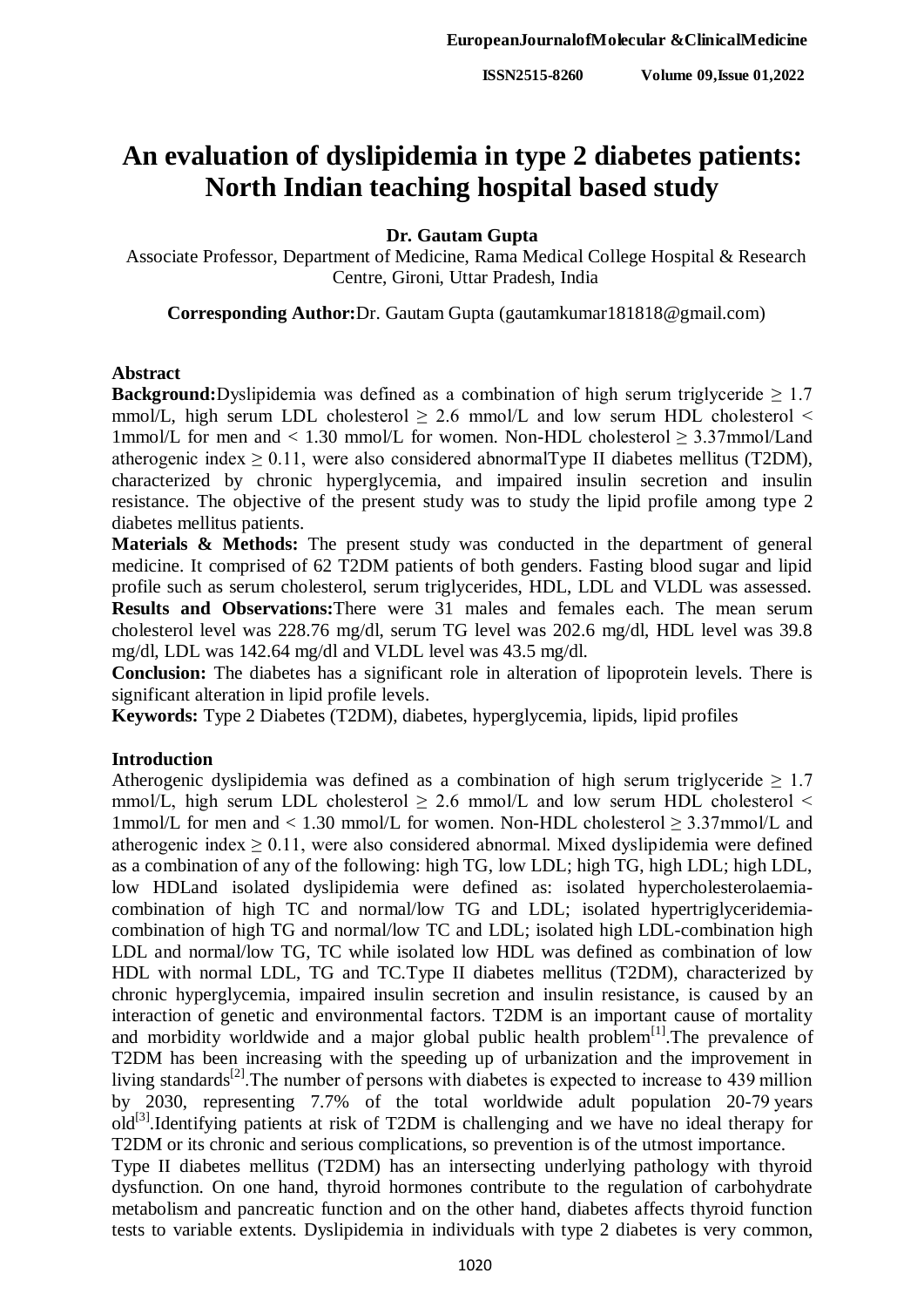#### **EuropeanJournalofMolecular &ClinicalMedicine**

#### **ISSN2515-8260 Volume 09,Issue 01,2022**

with a prevalence of  $72-85\%$ <sup>[4]</sup>. This phenomenon is associated with a significantly increased risk of coronary artery disease relative to individuals without diabetes. Lipid abnormalities observed in patients with type II diabetes play a central role in the development of atherosclerosis. These lipid abnormalities are not only quantitative, but also qualitative and kinetic in nature<sup>[5]</sup>. The objective of the present study was to study the lipid profile among type 2 diabetes mellitus patients.

### **Materials & Methods**

The present study was cross sectional study carried out at Rama Medical College Hospital & Research Centre Hapur, Uttar Pradesh, India.It comprised of 62 T2DM patients of both genders. The study was approved from institutional ethical committee. Patients were informed about the study procedure and written informed consent was taken.

A standard questionnaire including a detailed history of present and past medical conditions; family history of medical diseases; previous history of medications, alcohol, drug addiction and blood or blood product transfusion was taken. Fasting blood sugar and lipid profile such as serum cholesterol, serum triglycerides, HDL, LDL and VLDL was assessed. The data was collected systematically and analyzed statistically according to the standard statistical methods.

## **Results & Observations**

|  | Table I: Distribution of subjects |  |
|--|-----------------------------------|--|
|--|-----------------------------------|--|

| Gender | ale | Female |
|--------|-----|--------|
| Number |     |        |

Table I and Graph 1 shows that there were 31 males and females.



**Graph 1:** Gender distributions

|  | Table II: Assessment of lipid profiles |  |
|--|----------------------------------------|--|
|--|----------------------------------------|--|

| Parameters (mg/dl) | Value  |  |
|--------------------|--------|--|
| Serum cholesterol  | 228.76 |  |
| Serum TG           | 202.6  |  |
| HDL.               | 39.8   |  |
| LDL                | 142.64 |  |
| VLDL.              | 43.5   |  |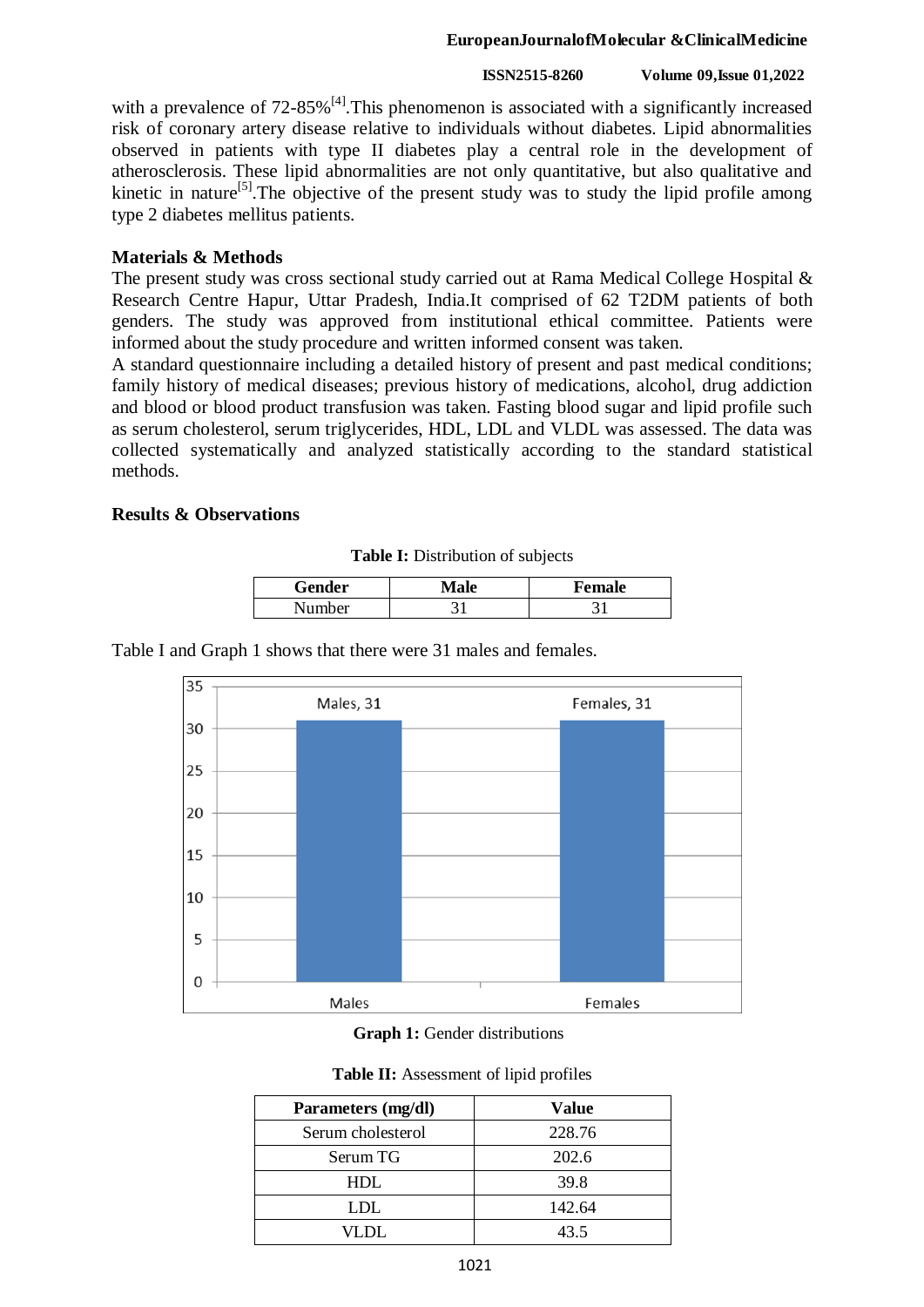**ISSN2515-8260 Volume 09,Issue 01,2022**

Table II, graph 2 shows that mean serum cholesterol level was 228.76 mg/dl, serum TG level was 202.6 mg/dl, HDl level was 39.8 mg/dl, LDL was 142.64 mg/dl and VLDL level was 43.5 mg/dl.



**Graph 2:** Assessment of lipid profile

## **Discussion**

Dyslipidemia is an important modifiable risk factor for ASCVD and therefore, requires screening and treatment as a public health priority. Type 2 diabetes mellitus (T2DM) is defined as documentation of fasting blood sugar  $\geq$  7.0 mmol/L or 2h postprandial blood sugar  $\geq$  11.1 mmol/L for the first time in a patient, with or without classical symptoms of DM or presentation for the first time with symptoms of hyperglycemic crises and a documented random blood sugar  $\geq 11.1$  mmol/L and good glycemic target was defined as preprandial capillary plasma glucose between 4.4-7.2 mmol/L and 2h postprandial capillary plasma glucose < 10.0 mmol/LDiabetes mellitus is one of the modern pandemics and an important health problem worldwide. Diabetes mellitus (DM) is a group of metabolic disease characterized by hyperglycemia resulting from defects in insulin secretion, insulin action or both. Uncontrolled diabetic patients are characterized by hyperglycemia, hyperinsulinemia, protein glycation and oxidative stress which causes early appearance of diabetic complications. Type 2 diabetes mellitus (T2DM) is an important cause of mortality and morbidity worldwide and a major global public health problem. The prevalence of T2DM has been increasing with the speeding up of urbanization and the improvement in living standards<sup>[6]</sup>.

People with type 2 Diabetes have a high risk of cardiovascular diseases (CVD). Diabetic patients often exhibit an atherogenic lipid profile, which greatly increases their CVD risk. However most of theindividuals may also carry unnoticed dyslipidemia, characterized by increased levels of triglycerides and LDL and decreased HDL. The chronic hyperglycemia is associated with dysfunction, long-term damage and failure of various organs, especially the eyes, kidneys, nerves, heart and blood vessels<sup>[7]</sup>. Population growth, urbanization and increasing prevalence of obesity and physical inactivity are the major risk factors contributing to the increasing prevalence of type 2 diabetes (T2DM). Over the next two decades, the largest increase in the number of people with diabetes will be seen in developing countries, particularly in people of working age. Thyroid diseases and diabetes mellitus are the two most common endocrine disorders encountered in clinical practice which have been shown to mutually influence each other and association between both the conditions has long been reported<sup>[8]</sup>. The present study was conducted to study the lipid profile among type 2 diabetes mellitus patients.